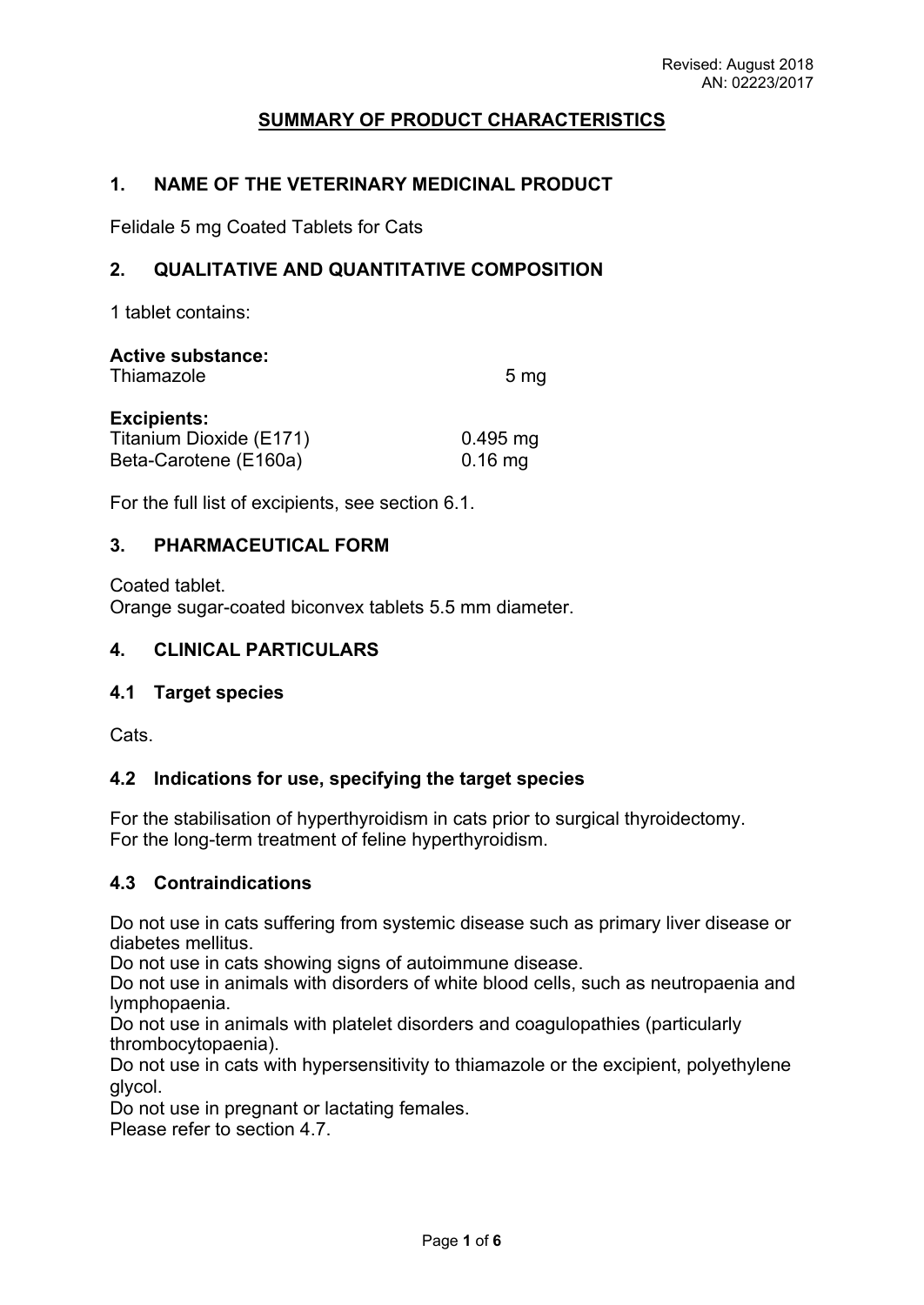## **4.4 Special warnings for each target species**

#### **4.5 Special precautions for use**

#### Special precautions for use in animals

As thiamazole can cause haemoconcentration, cats should always have access to drinking water.

If more than 10 mg per day is required animals should be monitored particularly carefully.

Use of the product in cats with renal dysfunction should be subject to careful risk : benefit assessment by the clinician. Due to the effect thiamazole can have on reducing the glomerular filtration rate, the effect of therapy on renal function should be monitored closely as deterioration of an underlying condition may occur. Haematology must be monitored due to risk of leucopaenia or haemolytic anaemia. Any animal that suddenly appears unwell during therapy, particularly if they are febrile, should have a blood sample taken for routine haematology and biochemistry. Neutropenic animals (neutrophil counts  $\leq$  2.5 x 10<sup>9</sup>/l) should be treated with prophylactic bactericidal antibacterial drugs and supportive therapy. Please refer to section 4.9 for monitoring instructions.

Special precautions to be taken by the person administering the veterinary medicinal product to animals

Wash hands after use.

In the case of accidental ingestion, seek medical advice immediately and show the package leaflet or the label to the physician.

Thiamazole may cause vomiting, epigastric distress, headache, fever, arthralgia, pruritus and pancytopenia. Treatment is symptomatic.

Wash hands with soap and water after handling litter used by treated animals. Do not eat, drink or smoke while handling the tablet or used litter.

Do not handle this product if you are allergic to antithyroid products. If allergic symptoms develop, such as a skin rash, swelling of the face, lips or eyes or difficulty in breathing, you should seek medical attention immediately and show the package leaflet or label to the doctor.

Do not break or crush tablets.

As thiamazole is a suspected human teratogen, women of child-bearing age and pregnant women should wear gloves when handling litter of treated cats. Pregnant women should wear gloves when handling the product.

### **4.6 Adverse reactions (frequency and seriousness)**

Adverse reactions have been reported following long term control of hyperthyroidism. In many cases, signs may be mild and transitory and not a reason for withdrawal of treatment. The more serious effects are mainly reversible when medication is stopped.

Adverse reactions are uncommon. The most common clinical side effects that are reported include vomiting, inappetance/anorexia, lethargy, severe pruritus and excoriations of the head and neck, bleeding diathesis and icterus associated with hepatopathy, and haematological abnormalities (eosinophilia, lymphocytosis, neutropaenia, lymphopaenia, slight leucopaenia, agranulocytosis, thrombocytopaenia or haemolytic anaemia). These side effects resolve within 7-45 days after cessation of thiamazole therapy.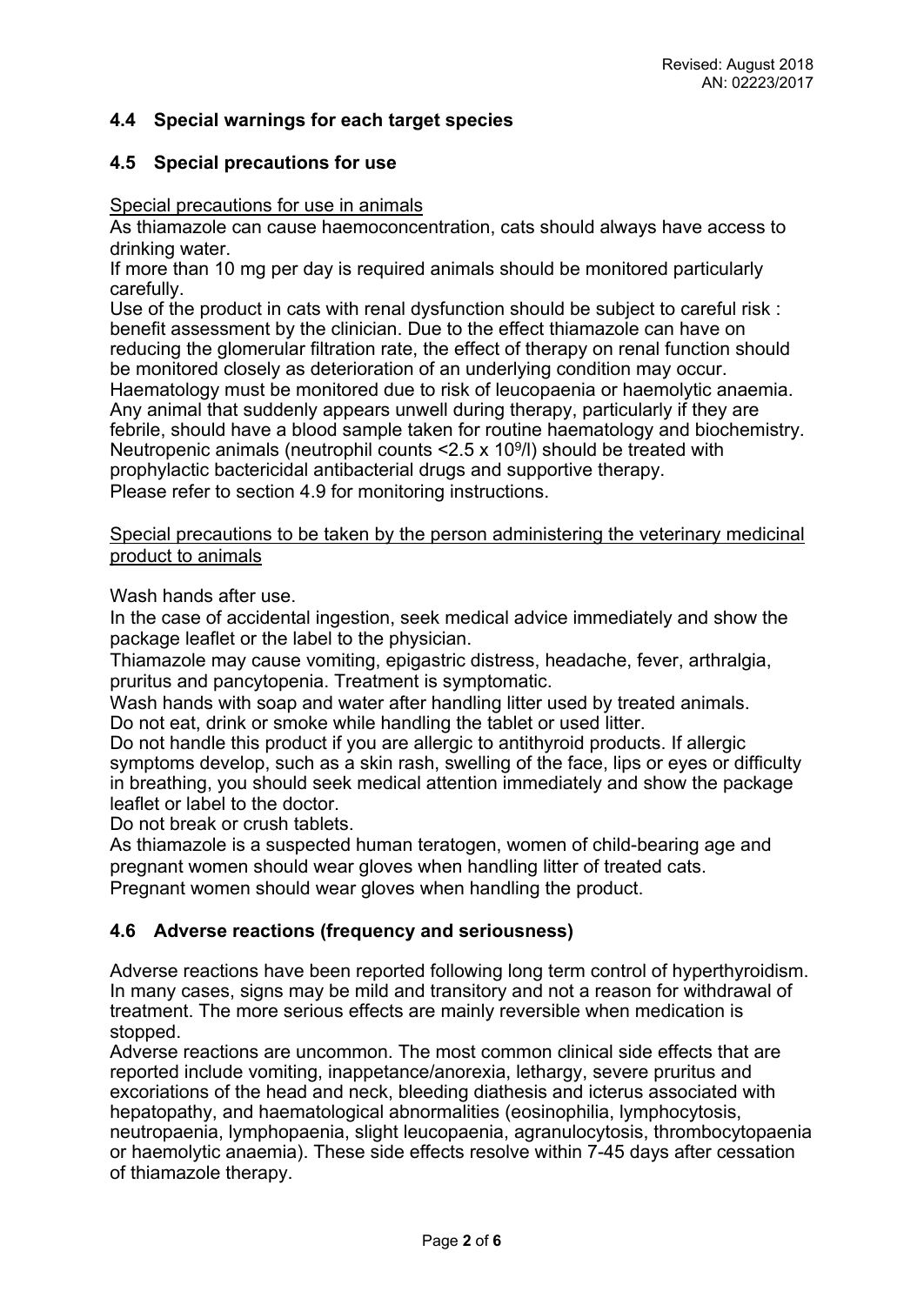Possible immunological side effects include anaemia, with rare side effects including thrombocytopaenia and serum anti-nuclear antibodies, and, very rarely,

lymphadenopathy. Treatment should be stopped immediately and alternative therapy considered following a suitable period for recovery.

Following long-term treatment with thiamazole in rodents, an increased risk of neoplasia in the thyroid gland has been shown to occur, but no evidence is available in cats.

## **4.7 Use during pregnancy or lactation**

Laboratory studies in rats and mice have shown evidence of teratogenic and embryotoxic effects of thiamazole. The safety of the product was not assessed in pregnant or lactating cats. Do not use in pregnant or lactating females.

## **4.8 Interaction with other medicinal products and other forms of interaction**

Concurrent treatment with phenobarbital may reduce the clinical efficacy of thiamazole.

Thiamazole is known to reduce the hepatic oxidation of benzimidazole wormers and may lead to increases in their plasma concentrations when given concurrently. Thiamazole is immunomodulatory, therefore this should be taken into account when considering vaccination programmes.

## **4.9 Amount(s) to be administered and administration route**

For oral administration only.

The 5 mg tablet is suitable for cats requiring higher dose rates, or to facilitate compliance (see below).

In the light of recent studies, and the introduction of a 2.5 mg tablet, it is recommended to use the 2.5 mg tablet for stabilisation in the first instance. For the stabilisation of feline hyperthyroidism prior to surgical removal of the thyroid gland, one 2.5 mg tablet morning and evening. This should ensure euthyroidism within 3 weeks in most cases.

For long-term treatment of hyperthyroidism, the starting dose should be 2.5 mg twice daily. After 3 weeks, the dose should be titrated to effect according to the serum total T4. Dose adjustments should be made by increments of 2.5 mg. Wherever possible, the total daily dose should be divided into two and administered morning and evening. Tablets should not be split. The aim should be to achieve the lowest possible dose rate.

If, for reasons of compliance, once daily dosing with a 5 mg tablet is preferable, then this is acceptable although reduced efficacy can be expected compared to a twice daily regime. The 5 mg tablet is also suitable for cats requiring higher dose rates. If more than 10 mg per day is required animals should be monitored particularly carefully. The dose administered must not exceed 20 mg/day.

For long-term treatment of hyperthyroidism the animal should be treated for life. Haematology, biochemistry and serum total T4 should be assessed before initiating treatment and after 3 weeks, 6 weeks, 10 weeks, 20 weeks, and thereafter every 3 months and the dose titrated as necessary.

### **4.10 Overdose (symptoms, emergency procedures, antidotes), if necessary**

In tolerance studies in young healthy cats, the following dose-related clinical signs occurred at doses of up to 30 mg/animal/day: anorexia, vomiting, lethargy, pruritus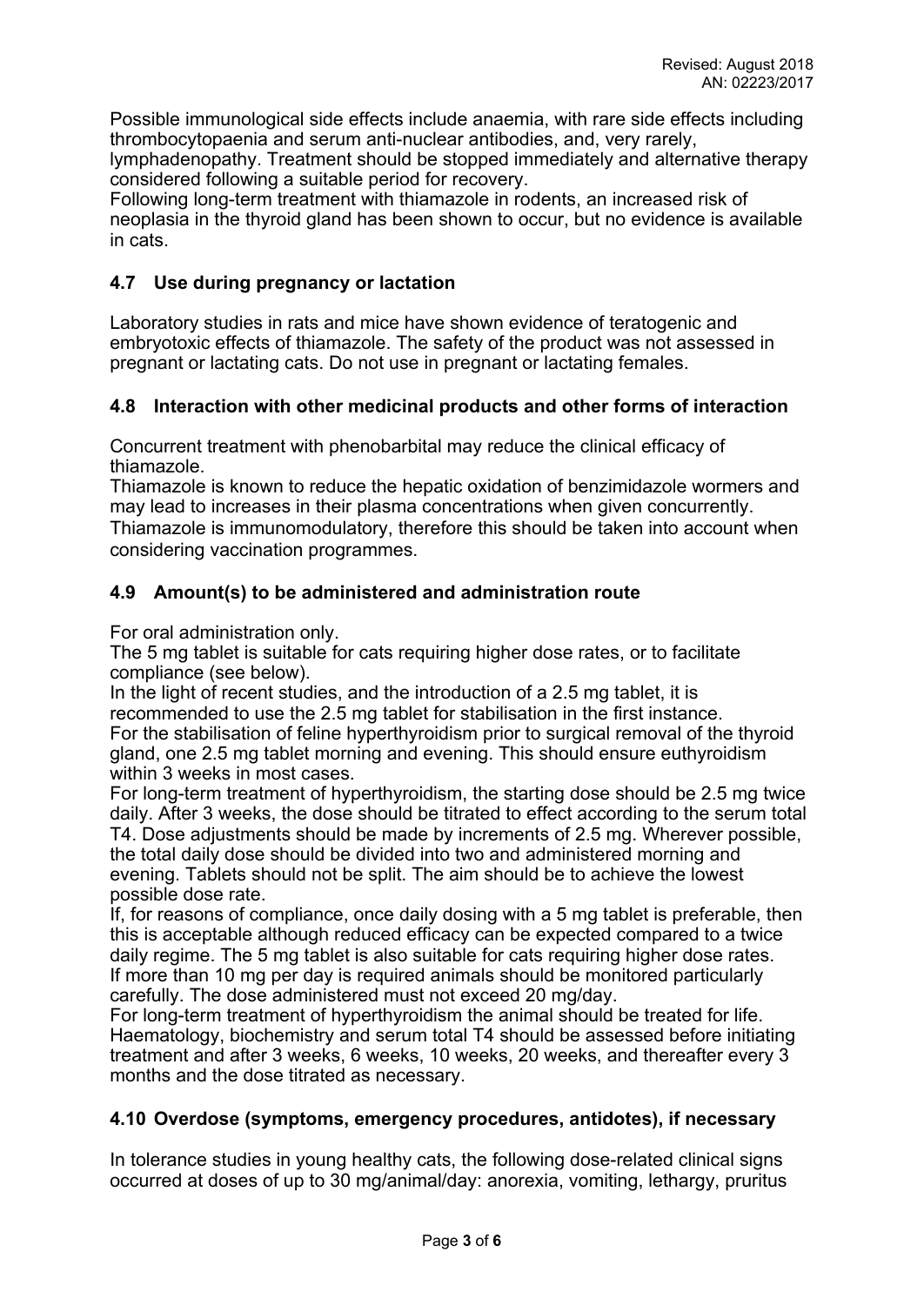and haematological and biochemical abnormalities such as neutropaenia, lymphopaenia, reduced serum potassium and phosphorus levels, increased magnesium and creatinine levels and the occurrence of anti-nuclear antibodies. At a dose of 30 mg/day some cats showed signs of haemolytic anaemia and severe clinical deterioration. Some of these signs may also occur in hyperthyroid cats treated at doses of up to 20 mg per day.

Excessive doses in hyperthyroid cats may result in signs of hypothyroidism. This is however unlikely, as hypothyroidism is usually corrected by negative feedback mechanisms. Please refer to Section 4.6: Adverse reactions.

If overdosage occurs, stop treatment and give symptomatic and supportive care.

### **4.11 Withdrawal period**

Not applicable.

### **5. PHARMACOLOGICAL PROPERTIES**

Pharmacotherapeutic group: antithyroid preparations: sulphur-containing imidazole derivatives.

ATCvet code: QH03BB02.

#### **5.1 Pharmacodynamic properties**

Thiamazole acts by blocking the biosynthesis of thyroid hormone *in vivo*. The primary action is to inhibit binding of iodide to the enzyme thyroid peroxidase, thereby preventing the catalysed iodination of thyroglobulin and  $T_3$  and  $T_4$  synthesis.

#### **5.2 Pharmacokinetic particulars**

Following oral dosing in healthy cats, thiamazole is rapidly and completely absorbed with a bioavailability of  $>75$  %. However, there is a considerable variation between animals. Elimination of the drug from cat plasma is rapid with a half life of 4.5-5.0 hours. Peak plasma levels occur approximately 1-2 hours after dosing. Cmax is between 1.6-1.9 μg/ml.

In rats thiamazole has been shown to be poorly bound to plasma protein (5 %); 40 % was bound to red blood cells. The metabolism of thiamazole in cats has not been investigated, however, in rats thiamazole is rapidly metabolised in the thyroid gland, with about 64 % of the administered dose being eliminated in the urine and only 7.8 % excreted in faeces. This is in contrast with man where the liver is important for the metabolic degradation of the compound. The drug residence time in the thyroid gland is assumed to be longer than in the plasma.

From man and rats it is known that the drug can cross the placenta and concentrates in the foetal thyroid gland. There is also a high rate of transfer into breast milk.

### **6. PHARMACEUTICAL PARTICULARS**

#### **6.1 List of excipients**

Tablet core: Lactose monohydrate Povidone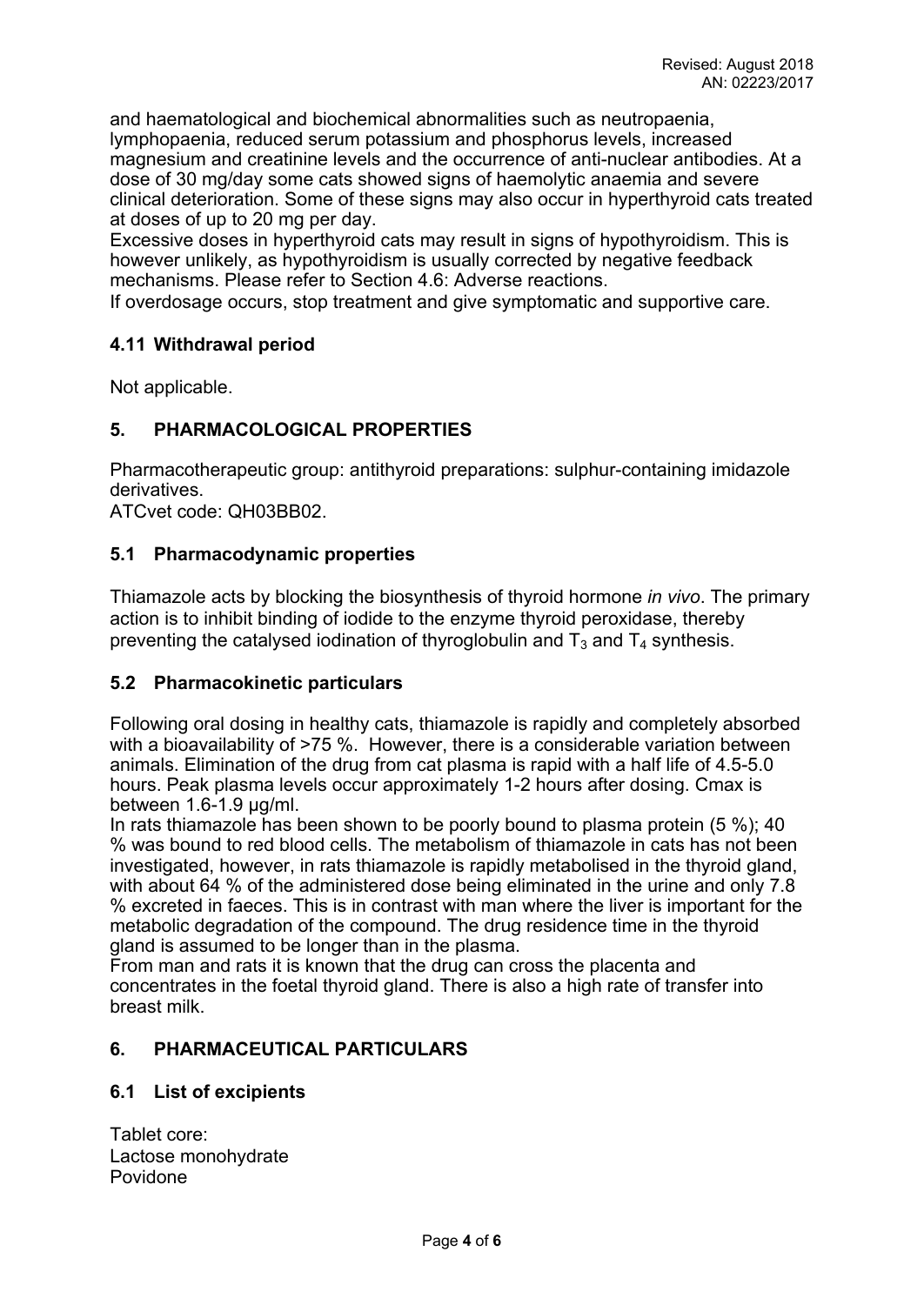Sodium starch glycollate Magnesium stearate

Coating: Sucrose Povidone Beta-Carotene (E160a) Macrogol Purified talc White beeswax Carnauba wax Shellac Titanium dioxide (E171) Sodium methyl hydroxybenzoate (E219)

## **6.2 Major Incompatibilities**

Not applicable.

## **6.3 Shelf life**

Tablet container: Shelf life of the veterinary medicinal product as packaged for sale: 5 years.

Blister: Shelf life of the veterinary medicinal product as packaged for sale: 3 years.

### **6.4 Special precautions for storage**

Do not store above 25°C.

Tablet container: Keep the container tightly closed in order to protect from moisture. Keep the container in the outer carton.

Blister: Keep the blister strips in the carton.

### **6.5 Nature and composition of immediate packaging**

Tablet container: White polypropylene tub with white low density polyethylene tamper evident lid containing 100 tablets.

Blister: Transparent PVC/Aclar – aluminium blister. Blister strips contain 25 tablets. Each carton contains 4 blister strips.

### **6.6 Special precautions for the disposal of unused veterinary medicinal product or waste materials derived from the use of such products**

Any unused veterinary medicinal product or waste material derived from such veterinary medicinal products should be disposed of in accordance with local requirements.